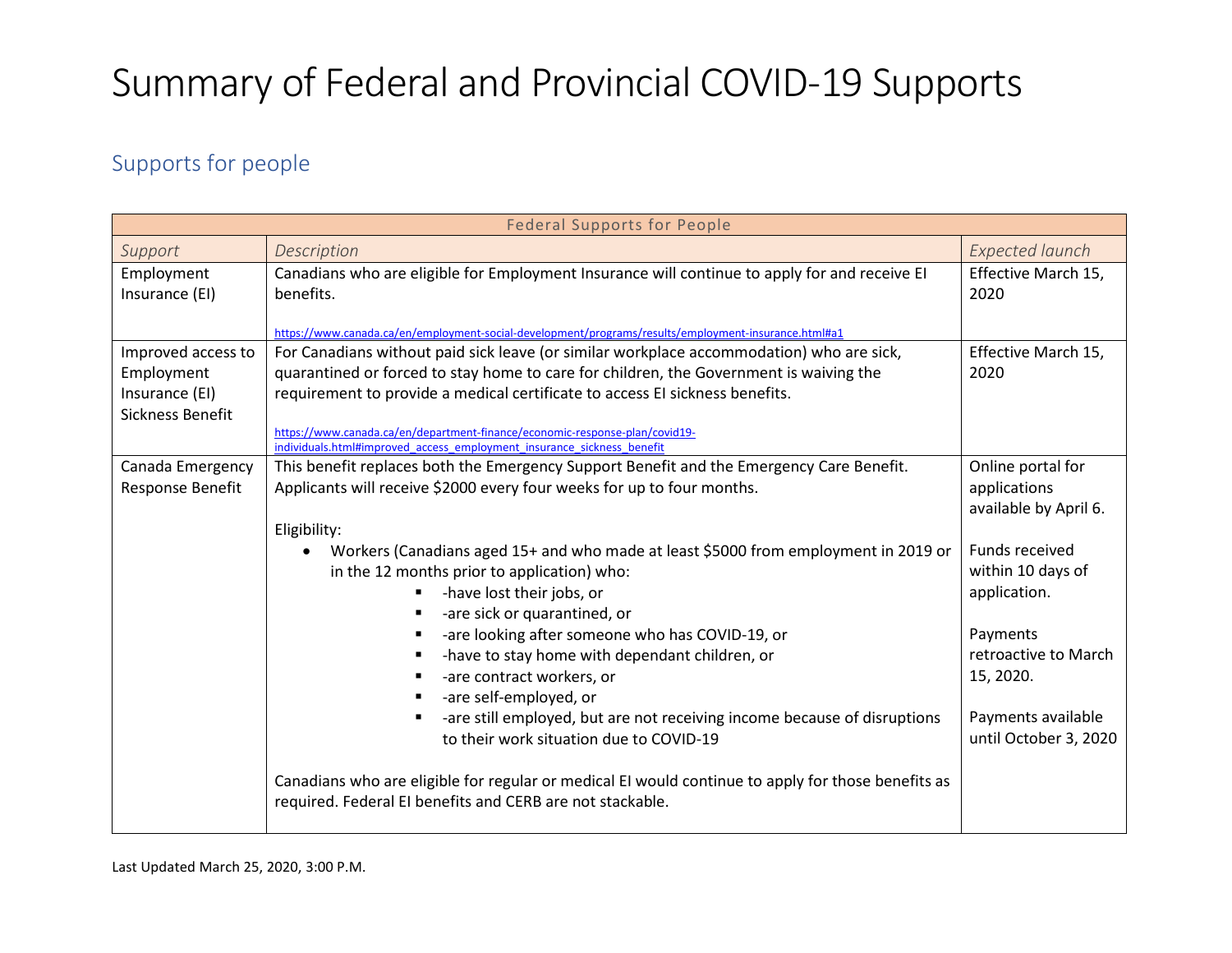| <b>Federal Supports for People</b>                  |                                                                                                                                                                                           |                                              |
|-----------------------------------------------------|-------------------------------------------------------------------------------------------------------------------------------------------------------------------------------------------|----------------------------------------------|
| Support                                             | Description                                                                                                                                                                               | <b>Expected launch</b>                       |
|                                                     | https://www.canada.ca/en/department-finance/economic-response-plan/covid19-<br>individuals.html#new canada emergency response benefit                                                     |                                              |
|                                                     | https://www.parl.ca/DocumentViewer/en/43-1/bill/C-13/third-reading#ID0E01C0AA                                                                                                             |                                              |
| <b>Increased Canada</b><br><b>Child Tax Benefit</b> | The Government is proposing to increase the maximum annual Canada Child Benefit (CCB)<br>payment amounts, only for the 2019-20 benefit year, by \$300 per child. The overall increase for | May 2020                                     |
|                                                     | families receiving CCB will be approximately \$550 on average; these families will receive an extra                                                                                       |                                              |
|                                                     | \$300 per child as part of their May payment. In total, this measure will deliver almost \$2 billion in<br>extra support.                                                                 |                                              |
|                                                     | https://www.canada.ca/en/department-finance/economic-response-plan/covid19-individuals.html#increasing canada child benefit                                                               |                                              |
|                                                     | https://www.parl.ca/DocumentViewer/en/43-1/bill/C-13/third-reading#ID0E0CD0AA                                                                                                             |                                              |
| Extra time to file                                  | The Canada Revenue Agency will defer the filing due date for the 2019 tax returns of individuals,                                                                                         | For individuals, filing                      |
| income taxes and<br>pay taxes owing                 | including certain trusts.                                                                                                                                                                 | due date is deferred<br>to June 1, 2020; May |
|                                                     | https://www.canada.ca/en/department-finance/economic-response-plan/covid19-individuals.html#extra_time_income_taxes                                                                       | 1, 2020 for trusts                           |
|                                                     | https://www.parl.ca/DocumentViewer/en/43-1/bill/C-13/third-reading#ID0E0CD0AA                                                                                                             |                                              |
|                                                     |                                                                                                                                                                                           | Amounts owing are                            |
|                                                     |                                                                                                                                                                                           | deferred until after                         |
|                                                     |                                                                                                                                                                                           | August 31, 2020                              |
| Mortgage support                                    | The Canada Mortgage and Housing Corporation (CMHC) is providing increased flexibility for                                                                                                 | Application opened                           |
|                                                     | homeowners facing financial difficulties to defer mortgage payments on homeowner CMHC-                                                                                                    | March 19                                     |
|                                                     | insured mortgage loans. CMHC will permit lenders to allow payment deferral beginning<br>immediately.                                                                                      |                                              |
|                                                     |                                                                                                                                                                                           |                                              |
|                                                     | https://www.canada.ca/en/department-finance/economic-response-plan/covid19-individuals.html#mortgage support                                                                              |                                              |
| Increased goods                                     | The Government is proposing to provide a one-time special payment through the Goods and                                                                                                   | By May 2020                                  |
| and services tax                                    | Services Tax credit (GSTC). This will double the maximum annual GSTC payment amounts for the                                                                                              |                                              |
| credit                                              | 2019-20 benefit year. The average boost to income for those benefitting from this measure will                                                                                            |                                              |
|                                                     | be close to \$400 for single individuals and close to \$600 for couples.                                                                                                                  |                                              |
|                                                     | https://www.canada.ca/en/department-finance/economic-response-plan/covid19-<br>individuals.html#increased goods services tax credit                                                       |                                              |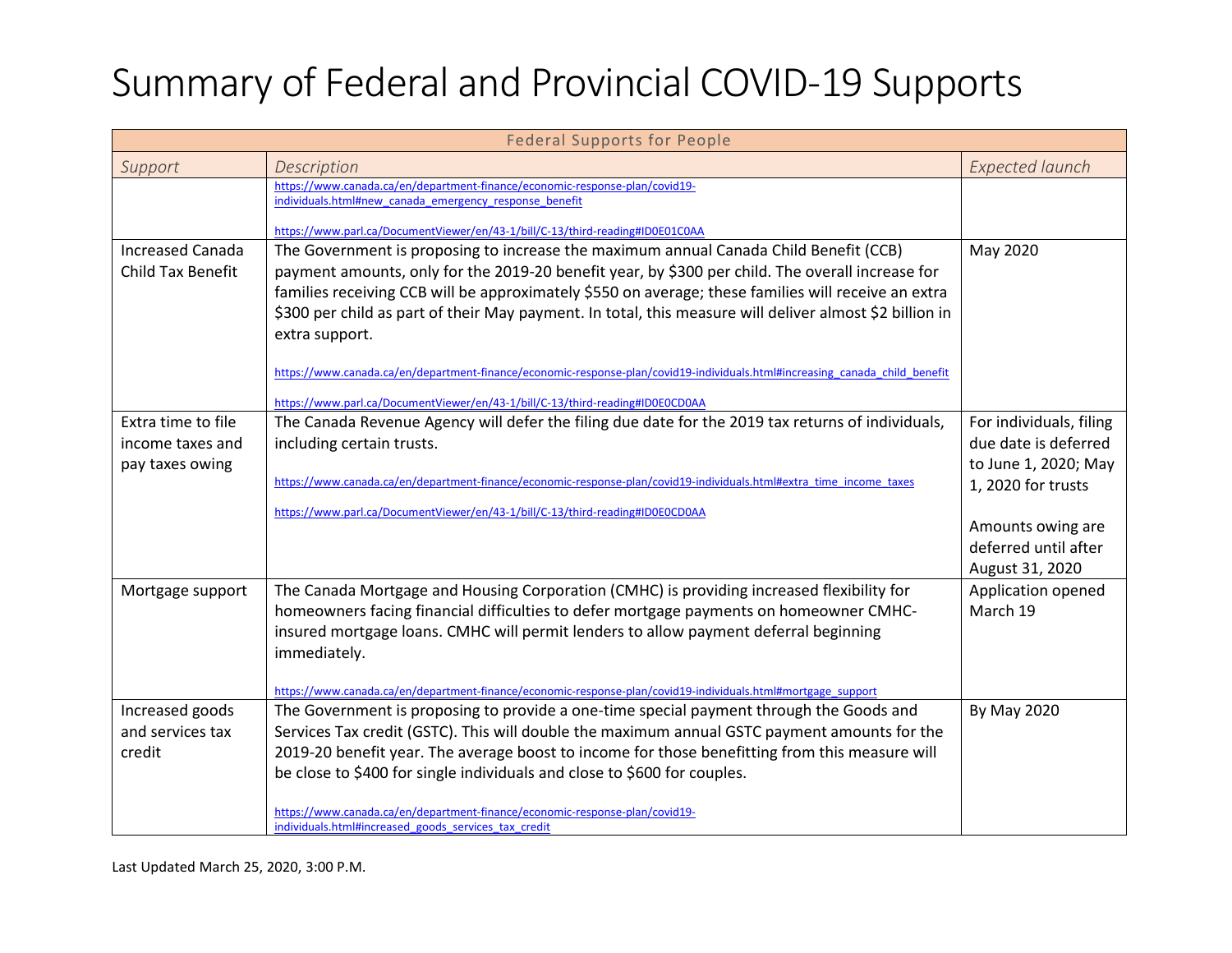| <b>Federal Supports for People</b>                                 |                                                                                                                                                                                                                                                                                                                                                                                                                                                                                                                                                                                                                                                                                                                                                                                          |                          |
|--------------------------------------------------------------------|------------------------------------------------------------------------------------------------------------------------------------------------------------------------------------------------------------------------------------------------------------------------------------------------------------------------------------------------------------------------------------------------------------------------------------------------------------------------------------------------------------------------------------------------------------------------------------------------------------------------------------------------------------------------------------------------------------------------------------------------------------------------------------------|--------------------------|
| Support                                                            | Description                                                                                                                                                                                                                                                                                                                                                                                                                                                                                                                                                                                                                                                                                                                                                                              | <b>Expected launch</b>   |
| Enhancement to<br><b>Reaching Home</b><br>Initiative               | Providing the Reaching Home initiative with \$157.5 million to continue to support people<br>experiencing homelessness during the COVID-19 outbreak. The funding could be used for a range<br>of needs such as purchasing beds and physical barriers for social distancing and securing<br>accommodation to reduce overcrowding in shelters.<br>https://www.canada.ca/en/department-finance/economic-response-plan/covid19-<br>individuals.html#enhancing reaching home initiative                                                                                                                                                                                                                                                                                                       | Unknown-TBD              |
| Support women's<br>shelters and sexual<br>assault centers          | The Government of Canada is supporting women and children fleeing violence, by providing up<br>to \$50 million to women's shelters and sexual assault centres to help with their capacity to<br>manage or prevent an outbreak in their facilities. This includes funding for facilities in Indigenous<br>communities.<br>https://www.canada.ca/en/department-finance/economic-response-plan/covid19-<br>individuals.html#support women shelters and sexual assault centers                                                                                                                                                                                                                                                                                                               | Unknown-TBD              |
| New Indigenous<br>Community<br><b>Support Fund</b>                 | The Government of Canada is providing \$305 million for a new distinctions-based Indigenous<br>Community Support Fund to address immediate needs in First Nations, Inuit, and Métis Nation<br>communities.<br>https://www.canada.ca/en/department-finance/economic-response-plan/covid19-<br>individuals.html#indigenous community support fund                                                                                                                                                                                                                                                                                                                                                                                                                                          | Unknown-TBD              |
| Eased rules for<br>Registered<br><b>Retirement Income</b><br>Funds | The Government of Canada is reducing required minimum withdrawals from Registered<br>Retirement Income Funds (RRIFs) by 25% for 2020, in recognition of volatile market conditions<br>and their impact on many seniors' retirement savings. This will provide flexibility to seniors that<br>are concerned that they may be required to liquidate their RRIF assets to meet minimum<br>withdrawal requirements. Similar rules would apply to individuals receiving variable benefit<br>payments under a defined contribution Registered Pension Plan.<br>https://www.canada.ca/en/department-finance/economic-response-plan/covid19-<br>individuals.html#eased rules registered retirement income funds<br>https://www.parl.ca/DocumentViewer/en/43-1/bill/C-13/third-reading#ID0E0CD0AA | Effective<br>immediately |
| Moratorium on<br>repayment of                                      | The Government of Canada is placing a six-month interest-free moratorium on the repayment of<br>Canada Student Loans for all individuals currently in the process of repaying these loans.                                                                                                                                                                                                                                                                                                                                                                                                                                                                                                                                                                                               | Effective<br>immediately |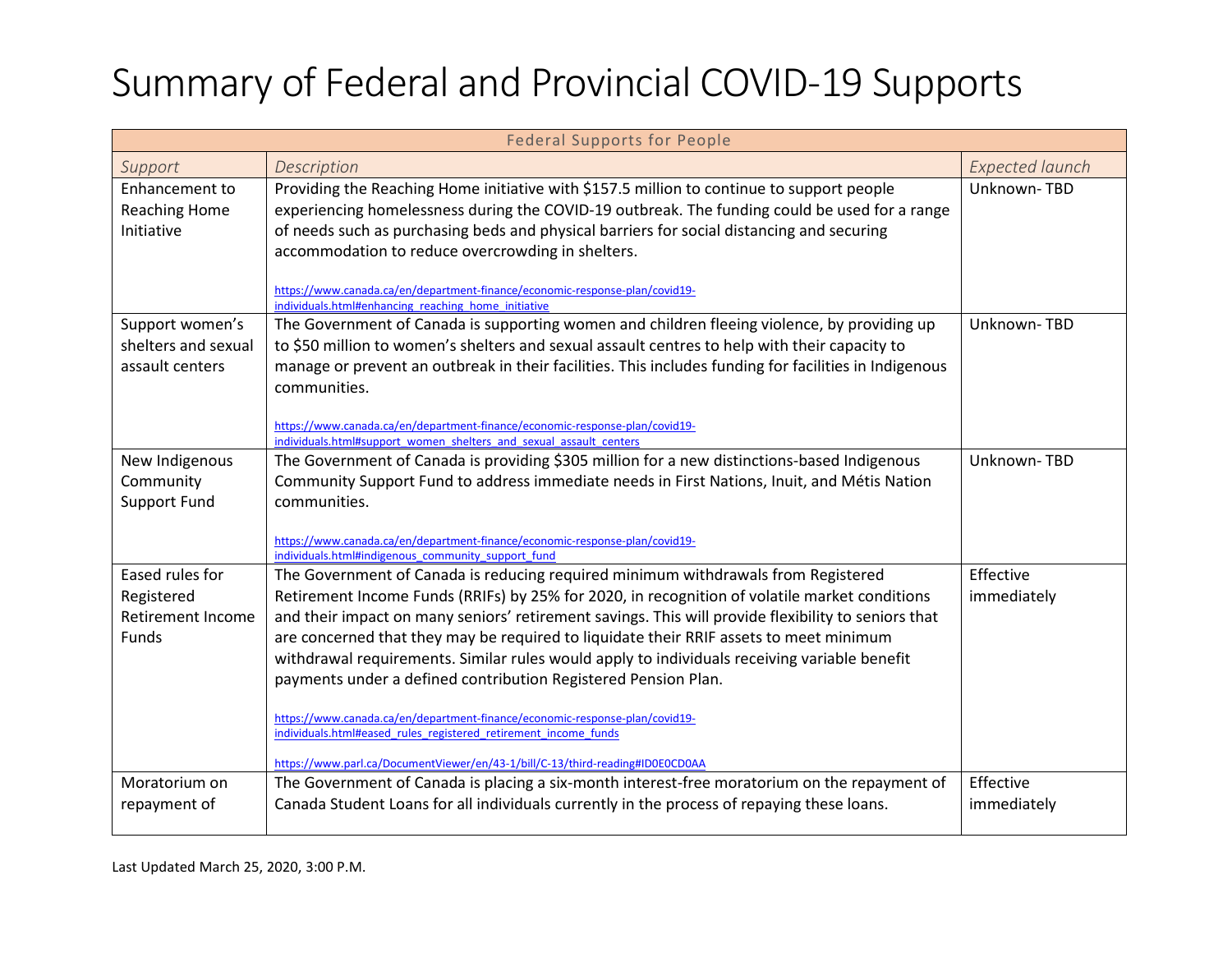| <b>Federal Supports for People</b> |                                                                                                                  |                 |
|------------------------------------|------------------------------------------------------------------------------------------------------------------|-----------------|
| Support                            | Description                                                                                                      | Expected launch |
| Canada Student                     | https://www.canada.ca/en/department-finance/economic-response-plan/covid19-individuals.html#canada student loans |                 |
| Loans                              |                                                                                                                  |                 |
|                                    |                                                                                                                  |                 |

| Provincial Supports for People |                                                                                                                                                                                                                                                                                         |                        |
|--------------------------------|-----------------------------------------------------------------------------------------------------------------------------------------------------------------------------------------------------------------------------------------------------------------------------------------|------------------------|
| Support                        | Description                                                                                                                                                                                                                                                                             | <b>Expected Launch</b> |
| <b>BC</b> Emergency            | The BC Emergency Benefit for Workers will provide a one-time \$1,000 payment to people who                                                                                                                                                                                              | Applications open in   |
| Benefit for                    | lost income because of COVID-19. B.C. residents who receive federal Employment Insurance, or                                                                                                                                                                                            | April 2020             |
| Workers                        | the new federal Emergency Care Benefit, or the new federal Emergency Support Benefit are                                                                                                                                                                                                |                        |
|                                | eligible                                                                                                                                                                                                                                                                                | One-time payment       |
|                                | https://www2.gov.bc.ca/gov/content/employment-business/covid-19-financial-supports#BCEBW                                                                                                                                                                                                | will be paid in May    |
|                                |                                                                                                                                                                                                                                                                                         | 2020                   |
| Job-protected                  | An employee can take unpaid, job-protected leave related to COVID-19 if they're unable to work                                                                                                                                                                                          | Effective              |
| leave                          | for any of the following reasons:                                                                                                                                                                                                                                                       | immediately,           |
|                                |                                                                                                                                                                                                                                                                                         | retroactive to         |
|                                | They have been diagnosed with COVID-19 and are following the instructions of a medical<br>health officer or the advice of a doctor or nurse                                                                                                                                             | January 27, 2020       |
|                                | They are in quarantine or self-isolation and are acting in accordance with an order of the<br>provincial health officer, an order made under the Quarantine Act (Canada), guidelines<br>from the BC Centre for Disease Control or guidelines from the Public Health Agency of<br>Canada |                        |
|                                | Their employer has directed them not to work due to concern about their exposure to<br>others                                                                                                                                                                                           |                        |
|                                | They need to provide care to their minor child or a dependent adult who is their child or<br>former foster child for a reason related to COVID-19, including a school, daycare or<br>similar facility closure                                                                           |                        |
|                                | They are outside of BC and unable to return to work due to travel or border restrictions                                                                                                                                                                                                |                        |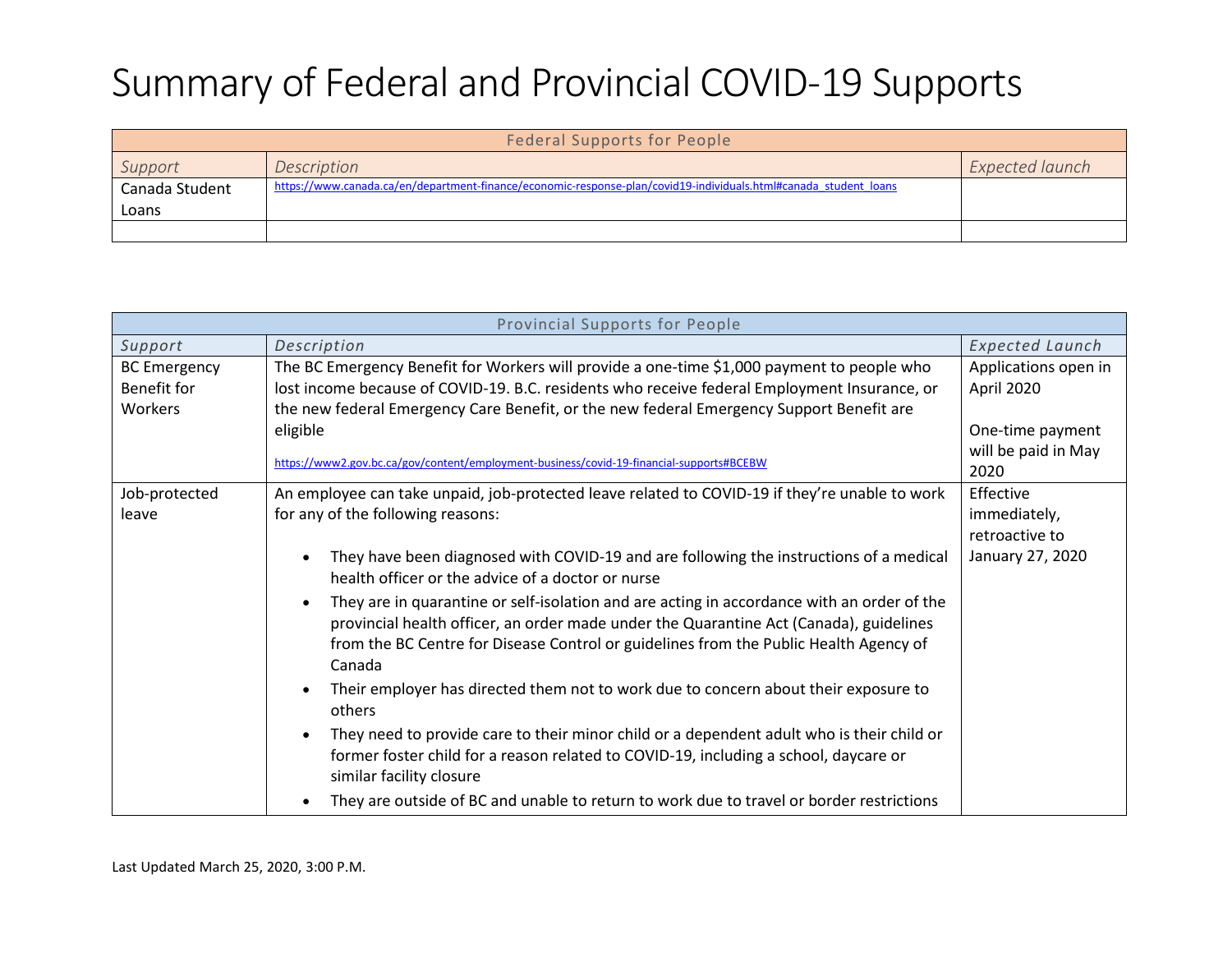| Provincial Supports for People        |                                                                                                                                                                                                                                                                                                                                                                                                                                                                                                                                                                                                                                                                      |                                                                                                                               |
|---------------------------------------|----------------------------------------------------------------------------------------------------------------------------------------------------------------------------------------------------------------------------------------------------------------------------------------------------------------------------------------------------------------------------------------------------------------------------------------------------------------------------------------------------------------------------------------------------------------------------------------------------------------------------------------------------------------------|-------------------------------------------------------------------------------------------------------------------------------|
| Support                               | Description                                                                                                                                                                                                                                                                                                                                                                                                                                                                                                                                                                                                                                                          | <b>Expected Launch</b>                                                                                                        |
|                                       | https://www2.gov.bc.ca/gov/content/employment-business/employment-standards-advice/employment-standards/time-off/leaves-<br>of-absence#covid19                                                                                                                                                                                                                                                                                                                                                                                                                                                                                                                       |                                                                                                                               |
| <b>Climate Action Tax</b><br>Credit   | A one-time enhancement to the climate action tax credit will be paid for moderate to low-<br>income families:                                                                                                                                                                                                                                                                                                                                                                                                                                                                                                                                                        | Benefit will be paid<br>in July 2020                                                                                          |
|                                       | An adult will receive up to \$218.00 (increased from \$174.00)<br>A child will receive \$64.00 (increased from \$51.00<br>https://www2.gov.bc.ca/gov/content/employment-business/covid-19-financial-supports#CATC                                                                                                                                                                                                                                                                                                                                                                                                                                                    |                                                                                                                               |
| <b>Temporary Rent</b><br>Supplement   | The B.C. government is offering up to \$500 in rent supplements for each of the next three<br>months to help people stay in their homes as their income is affected by COVID-19. The new fund<br>is reserved for people with low to moderate incomes who have lost their jobs, had hours cut, or<br>are confined at home due to the virus threat. Layoff notices or other documentation will be<br>required. The funds will be paid directly to landlords on behalf of renters to ensure landlords<br>continue to receive rental income during the pandemic.<br>https://news.gov.bc.ca/releases/2020MAH0048-000561                                                   | The application<br>through BC Housing<br>is in development.<br>Funds will likely not<br>be available before<br>April 1, 2020. |
| Temporary freeze<br>on rent increases | The B.C. government is applying for a rent freeze effective April 1, 2020. The purpose is to<br>provide security for renters, who will be able to stay in their homes without fear of increasing<br>rents during this emergency.<br>https://news.gov.bc.ca/releases/2020MAH0048-000561                                                                                                                                                                                                                                                                                                                                                                               | Effective April 1,<br>2020                                                                                                    |
| Temporary freeze<br>on evictions      | Under this temporary measure, a landlord may not issue a new notice to end tenancy for any<br>reason. However, in exceptional cases where it may be needed to protect health and safety or to<br>prevent undue damage to the property, landlords will be able to apply to the Residential Tenancy<br>Branch for a hearing.<br>Enforcement of existing eviction notices issued by the Residential Tenancy Branch are also<br>halted, except in extreme cases where there are safety concerns. The smaller number of court<br>ordered evictions are up to the courts, which operate independently of government.<br>https://news.gov.bc.ca/releases/2020MAH0048-000561 | Effective March 25,<br>2020                                                                                                   |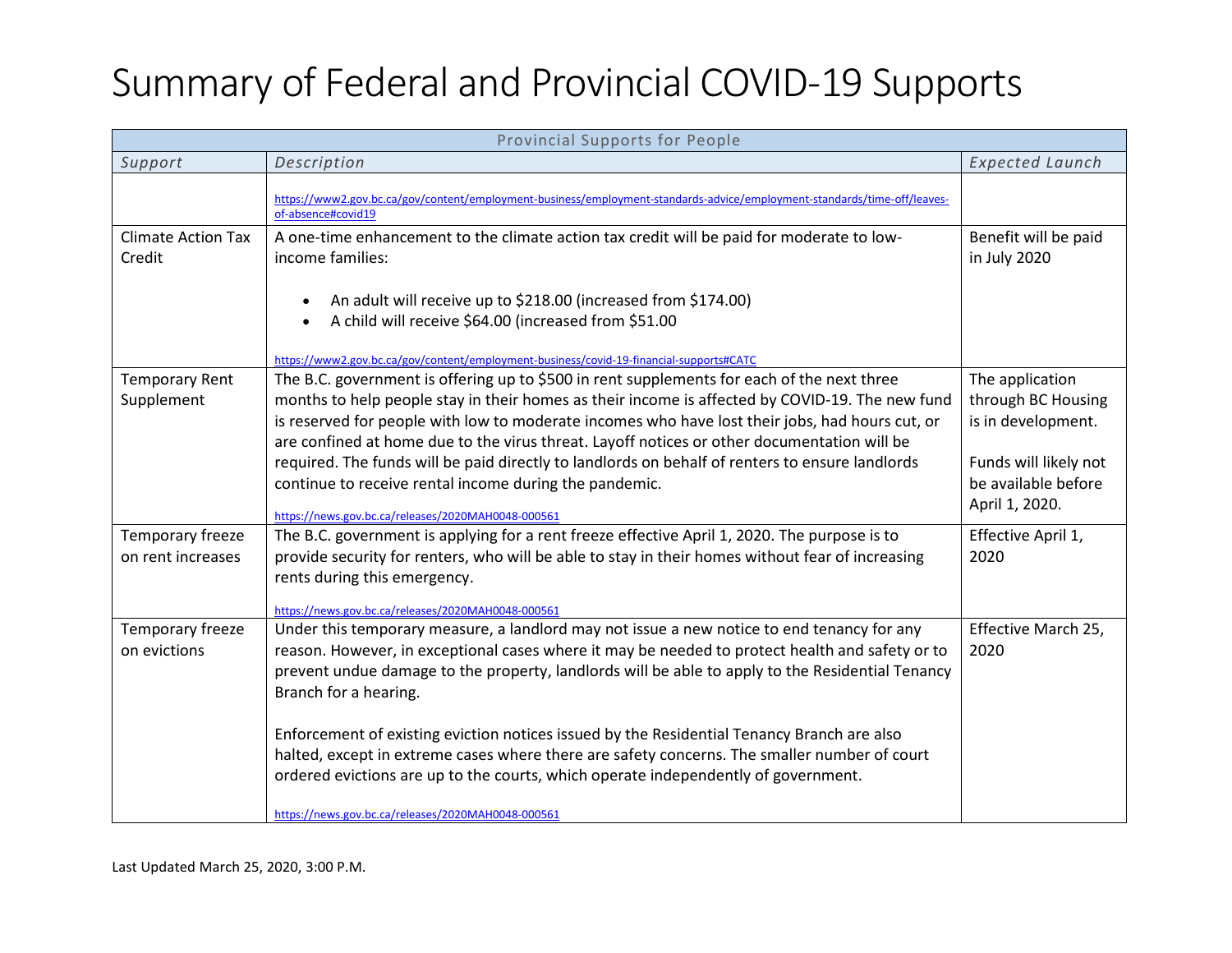| Provincial Supports for People                                                 |                                                                                                                                                                                                                                                                                                                                                                                                                                                                                                                                                                                                                                                                        |                             |
|--------------------------------------------------------------------------------|------------------------------------------------------------------------------------------------------------------------------------------------------------------------------------------------------------------------------------------------------------------------------------------------------------------------------------------------------------------------------------------------------------------------------------------------------------------------------------------------------------------------------------------------------------------------------------------------------------------------------------------------------------------------|-----------------------------|
| Support                                                                        | Description                                                                                                                                                                                                                                                                                                                                                                                                                                                                                                                                                                                                                                                            | <b>Expected Launch</b>      |
| Additional<br>measures to<br>protect the health<br>of renters and<br>landlords | These will include:<br>Preventing landlords from accessing rental units without the consent of the tenant (for<br>example, for showings or routine maintenance), except in exceptional cases where it is<br>needed to protect health and safety or to prevent undue damage to the unit.<br>Restricting methods that renters and landlords can use to serve notices to reduce the<br>$\bullet$<br>potential transmission of COVID-19 (no personal service and allowing email).<br>Allowing landlords to restrict the use of common areas by tenants or guests to protect<br>against the transmission of COVID-19.<br>https://news.gov.bc.ca/releases/2020MAH0048-000561 | Effective March 25,<br>2020 |
| Temporary<br>suspension of<br>evictions in BC<br>Housing                       | BC Housing has put in place a temporary moratorium on evictions of tenants in subsidized and<br>affordable housing during the COVID-10 outbreak. Until further notice, BC Housing contractors<br>must not issue any Notice to End Tenancies for non-payment of rent.<br>https://www.bchousing.org/COVID-19                                                                                                                                                                                                                                                                                                                                                             | Effective<br>immediately    |
| Temporary rent<br>adjustment for BC<br>Housing                                 | Rent-Geared-to-Income tenants, subsidized through an agreement with BC Housing, can apply<br>for a rent re-calculation. Any tenant whose household income is in full, or in part, from<br>employment can apply for a rent adjustment if they experience a reduction or loss of<br>employment income as a result of COVID-19.<br>https://www.bchousing.org/COVID-19                                                                                                                                                                                                                                                                                                     | Effective April 1,<br>2020  |
| Moratorium on<br>repayment of B.C.<br>student loans                            | B.C. student loan payments are automatically frozen for six months.<br>https://www2.gov.bc.ca/gov/content/employment-business/covid-19-financial-supports                                                                                                                                                                                                                                                                                                                                                                                                                                                                                                              | Effective March 30,<br>2020 |
| <b>BC Hydro bill</b><br>deferral                                               | Customers can defer bill payments or arrange for flexible payment plans with no penalty through<br>the COVID-19 Customer Assistance Program<br>https://www.bchydro.com/news/press_centre/news_releases/2020/bill-relief-covid-19.html                                                                                                                                                                                                                                                                                                                                                                                                                                  | March 13, 2020              |
| BC Hydro crisis<br>grants                                                      | Customers experiencing job loss, illness or lost wages due to COVID-19 can access grants up to<br>\$600 to pay their hydro bills through the Customer Crisis Fund                                                                                                                                                                                                                                                                                                                                                                                                                                                                                                      | Pre-existing fund           |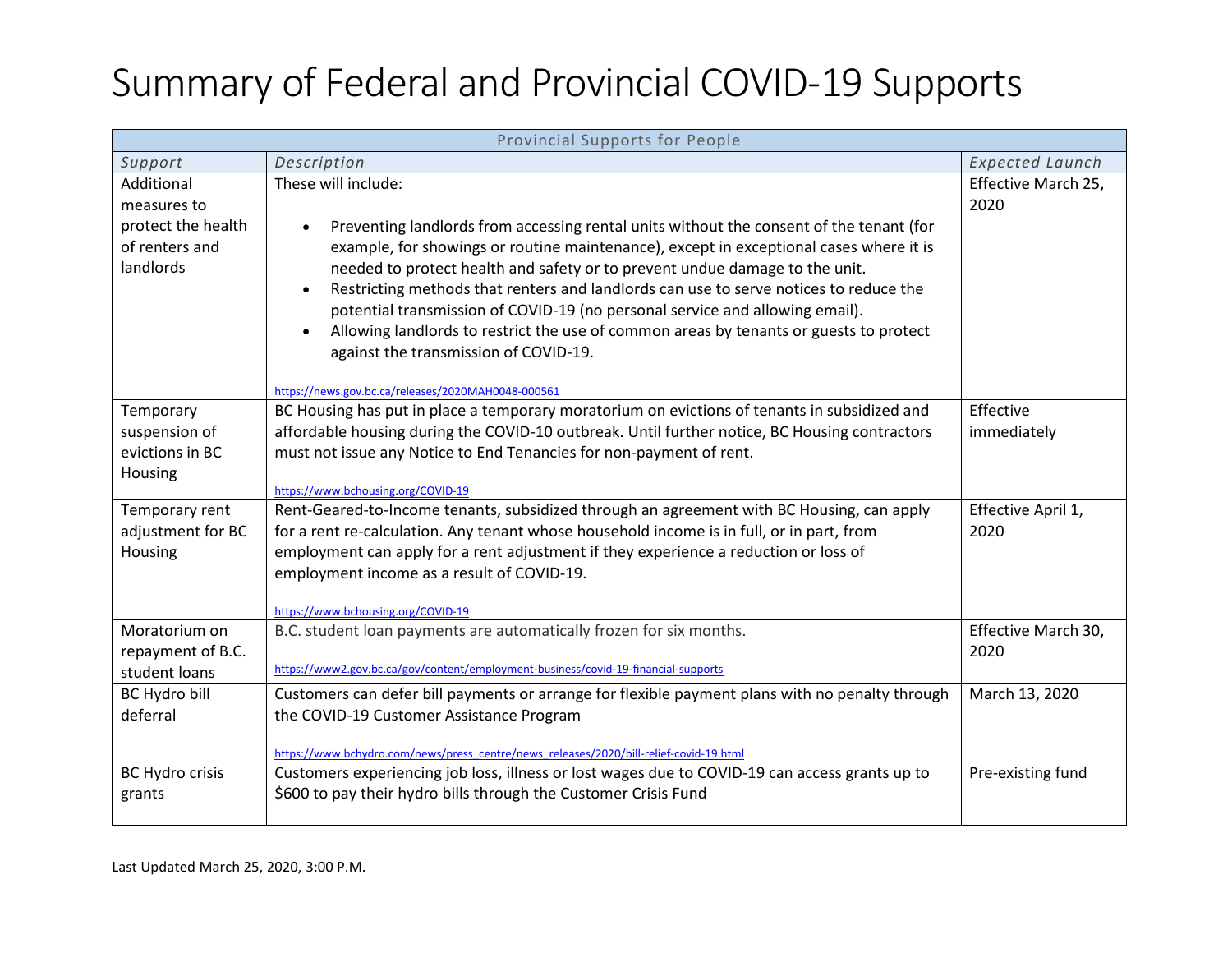| <b>Provincial Supports for People</b> |                                                                                                  |                        |
|---------------------------------------|--------------------------------------------------------------------------------------------------|------------------------|
| Support                               | Description                                                                                      | <b>Expected Launch</b> |
|                                       | https://app.bchydro.com/accounts-billing/bill-payment/ways-to-pay/customer-crisis-fund.html      |                        |
| ICBC payment                          | Customers on a monthly payment plan who are facing financial challenges due to COVID-19          | March 24, 2020         |
| deferral                              | may defer their payment for up to 90 days with no penalty                                        |                        |
|                                       |                                                                                                  |                        |
|                                       | https://www.icbc.com/about-icbc/contact-us/Pages/covid-19.aspx                                   |                        |
| <b>Enhanced MSP</b>                   | To assist BC residents during the COVID-19 environment, the Chair of the Medical Services        | Effective              |
| coverage                              | Commission has made the following decisions regarding MSP coverage:                              | immediately            |
|                                       | The MSP coverage wait period will be waved for those who are returning from impacted             |                        |
|                                       | areas and intend to stay in BC.                                                                  |                        |
|                                       | MSP Beneficiaries who are out of the province and unable to return may be provided<br>$\bullet$  |                        |
|                                       | with temporary coverage.                                                                         |                        |
|                                       | For those who are in the province with an expired work or study permit, a period of<br>$\bullet$ |                        |
|                                       | temporary MSP coverage may be provided.                                                          |                        |
|                                       |                                                                                                  |                        |
|                                       | https://www2.gov.bc.ca/gov/content/health/health-drug-coverage/msp/bc-residents                  |                        |
|                                       |                                                                                                  |                        |

#### Supports for business and non-profit

| Federal Supports for Business and Non-Profit |                                                                                               |                        |
|----------------------------------------------|-----------------------------------------------------------------------------------------------|------------------------|
| Support                                      | Description                                                                                   | <b>Expected Launch</b> |
| <b>Extended Work-</b>                        | The Government of Canada is Implementing the EI Work Sharing Program, which provides EI       | <b>Announced March</b> |
| Sharing program                              | benefits to workers who agree to reduce their normal working hour as a result of developments | 11, 2020               |
|                                              | beyond the control of their employers, by extending the eligibility of such agreements to 76  |                        |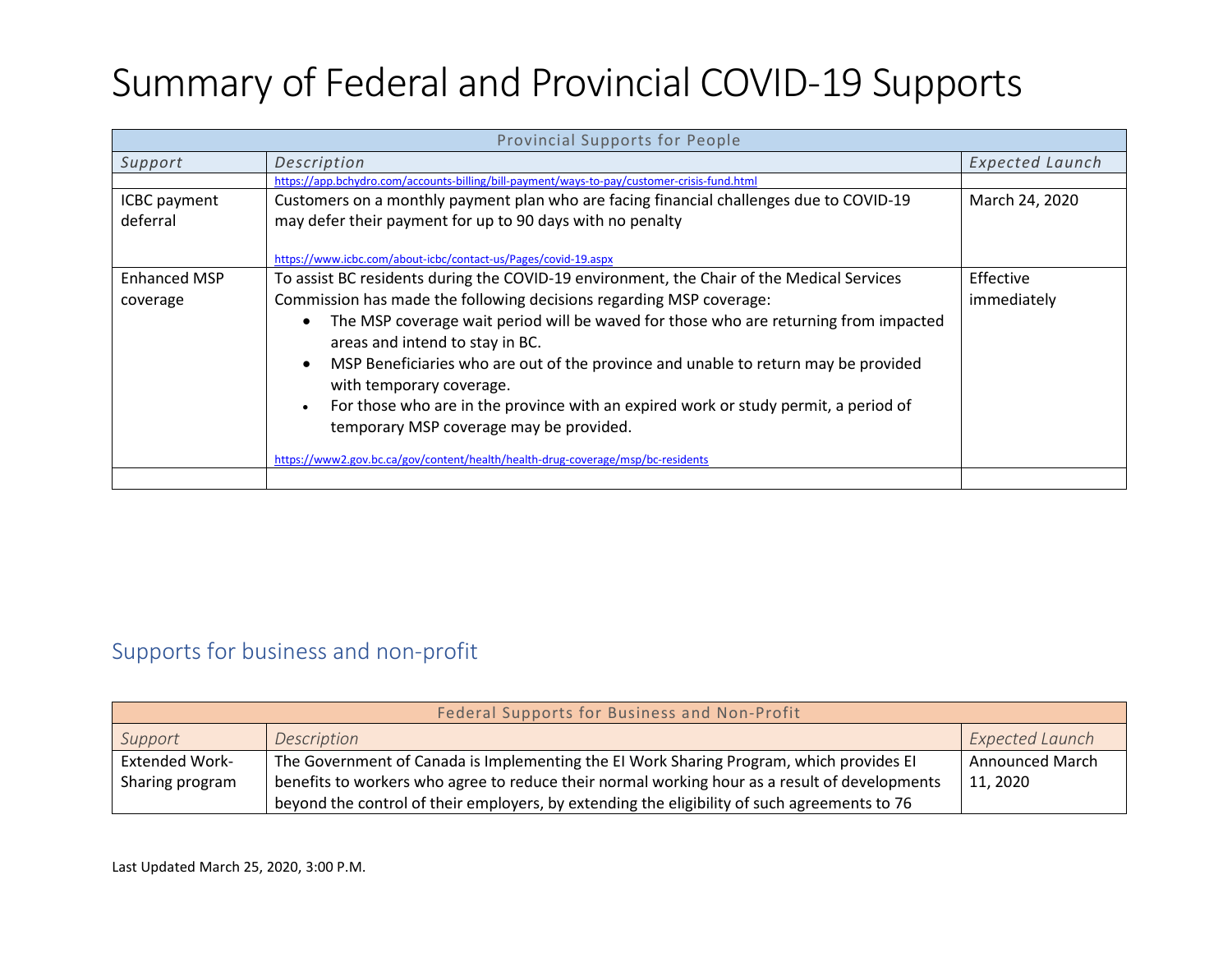| Federal Supports for Business and Non-Profit      |                                                                                                                                                                                                                                                                                                                                                                                                                                                                                                                                                                                                                                                                                                                                                                                                                                                                                                                                                         |                             |
|---------------------------------------------------|---------------------------------------------------------------------------------------------------------------------------------------------------------------------------------------------------------------------------------------------------------------------------------------------------------------------------------------------------------------------------------------------------------------------------------------------------------------------------------------------------------------------------------------------------------------------------------------------------------------------------------------------------------------------------------------------------------------------------------------------------------------------------------------------------------------------------------------------------------------------------------------------------------------------------------------------------------|-----------------------------|
| Support                                           | Description                                                                                                                                                                                                                                                                                                                                                                                                                                                                                                                                                                                                                                                                                                                                                                                                                                                                                                                                             | <b>Expected Launch</b>      |
|                                                   | weeks, easing eligibility requirements, and streamlining the application process.<br>https://www.canada.ca/en/department-finance/economic-response-plan/covid19-businesses.html#extending_workshare_programs<br>Service Canada has created a bilingual enquiry unit for employers affected by COVID-19 that are<br>seeking information related to the Work-Sharing Program. Enquiries can be sent to the mailbox<br>below for specific Work-Sharing information or to request general information about the<br>Program:<br>EDSC.DGOP.TP.REP-RES.WS.POB.ESDC@servicecanada.gc.ca <mailto:edsc.dgop.tp.rep-<br>RES.WS.POB.ESDC@servicecanada.gc.ca&gt;</mailto:edsc.dgop.tp.rep-<br>                                                                                                                                                                                                                                                                      |                             |
| Small business<br>wage subsidies                  | To support businesses that are facing revenue losses and to help prevent lay-offs, the<br>government is proposing to provide eligible small employers a temporary wage subsidy for a<br>period of three months. The subsidy will be equal to 10% of remuneration paid during that<br>period, up to a maximum subsidy of \$1,375 per employee and \$25,000 per employer. Employers<br>benefiting from this measure will include corporations eligible for the small business deduction,<br>as well as non-profit organizations and charities. Businesses can reduce their remittances of<br>income tax withheld on/ their employees' remuneration.<br>https://www.canada.ca/en/department-finance/economic-response-plan/covid19-businesses.html#wage_subsidies                                                                                                                                                                                          | Effective<br>immediately    |
| <b>Business Credit</b><br>Availability<br>Program | The BCAP will allow the Business Development Bank of Canada (BDC) and Export Development<br>Canada (EDC) to provide more than \$10 billion of additional support, largely targeted to small<br>and medium-sized businesses. This will be an effective tool for helping viable Canadian<br>businesses remain resilient during these very uncertain times. BDC and EDC are cooperating with<br>private sector lenders to coordinate on credit solutions for individual businesses, including in<br>sectors such as oil and gas, air transportation and tourism. The near term credit available to<br>farmers and the agri-food sector will also be increased through Farm Credit Canada.<br>https://www.canada.ca/en/department-finance/economic-response-plan/covid19-<br>businesses.html#business credit availability program<br>https://www.canada.ca/en/department-finance/economic-response-plan/covid19-businesses.html#Increasing credit available | Effective March 18,<br>2020 |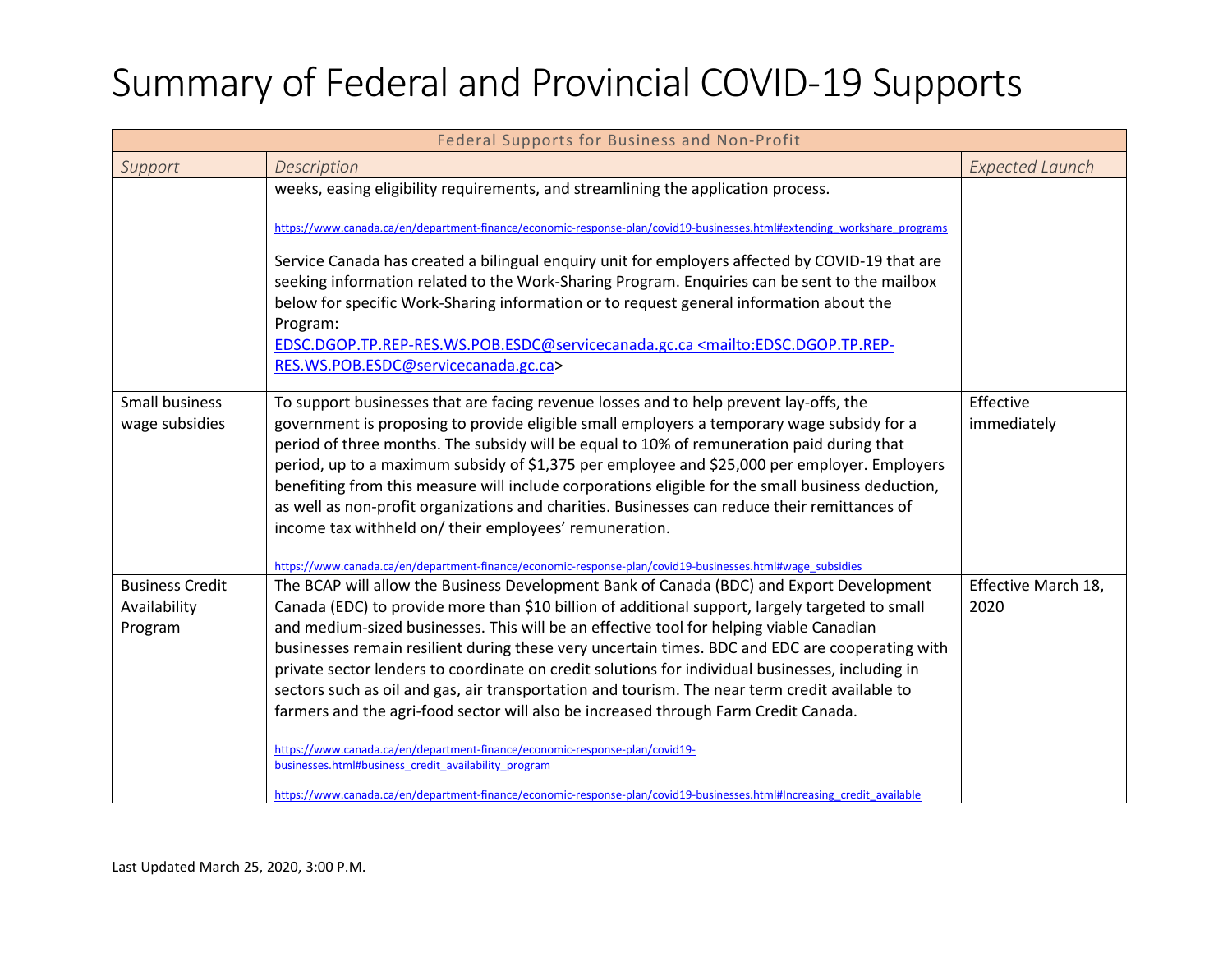| Federal Supports for Business and Non-Profit            |                                                                                                                                                                                                                                                                                                                                                                                                                                                                                                                                                                                                                                                                                                                                                                                                                                                                                                                             |                                                     |
|---------------------------------------------------------|-----------------------------------------------------------------------------------------------------------------------------------------------------------------------------------------------------------------------------------------------------------------------------------------------------------------------------------------------------------------------------------------------------------------------------------------------------------------------------------------------------------------------------------------------------------------------------------------------------------------------------------------------------------------------------------------------------------------------------------------------------------------------------------------------------------------------------------------------------------------------------------------------------------------------------|-----------------------------------------------------|
| Support                                                 | Description                                                                                                                                                                                                                                                                                                                                                                                                                                                                                                                                                                                                                                                                                                                                                                                                                                                                                                                 | <b>Expected Launch</b>                              |
| Lower the<br><b>Domestic Stability</b><br><b>Buffer</b> | The Office of the Superintendent of Financial Institutions (OSFI) announced it is lowering the<br>Domestic Stability Buffer by 1.25% of risk-weighted assets. This action will allow Canada's large<br>banks to inject \$300 billion of additional lending in to the economy.<br>https://www.osfi-bsif.gc.ca/Eng/osfi-bsif/med/Pages/nr_20200313.aspx                                                                                                                                                                                                                                                                                                                                                                                                                                                                                                                                                                       | March 14, 2020                                      |
| Lower interest rate                                     | The Bank of Canada took a series of actions to support the Canadian economy during this period<br>of economic stress, enhance the resilience of the Canadian financial system, and help ensure that<br>financial institutions can continue to extend credit to both households and businesses. This<br>included cutting the interest rate to 0.75% as a proactive measure in light of the negative shocks<br>to Canada's economy arising from the COVID-19 pandemic and the recent sharp drop in oil<br>prices.<br>https://www.canada.ca/en/department-finance/economic-response-plan/covid19-businesses.html#bank of canada actions                                                                                                                                                                                                                                                                                        | March 14, 2020                                      |
| Insure Mortgage<br>Purchase Program                     | Under this program, the government will purchase up to \$50 billion of insured mortgage pools<br>through the Canada Mortgage and Housing Corporation (CMHC). This action will provide long-<br>term stable funding to banks and mortgage lenders, help facilitate continued lending to Canadian<br>consumers and businesses, and add liquidity to Canada's mortgage market.<br>https://www.canada.ca/en/department-finance/economic-response-plan/covid19-<br>businesses.html#insure mortgage purchase program                                                                                                                                                                                                                                                                                                                                                                                                              | March 24, 2020                                      |
| More time to pay<br>income taxes                        | The Canada Revenue Agency will allow all businesses to defer the payment of any income tax<br>amounts that become owing on or after today and before September 2020. This relief would<br>apply to tax balances due, as well as instalments, under Part I of the Income Tax Act. No interest<br>or penalties will accumulate on these amounts during this period.<br>For the vast majority of businesses, the Canada Revenue Agency will temporarily suspend audit<br>interaction with taxpayers and representatives.<br>The Liaison Officer service offers help to owners of small businesses to understand their tax<br>obligations. Traditionally available in-person, this service is now available over the phone and will<br>be customizing information during these challenging times by ensuring small businesses are<br>aware of any changes such as filing and payment deadlines, proactive relief measures, etc. | Payments deferred<br>until after August 31,<br>2020 |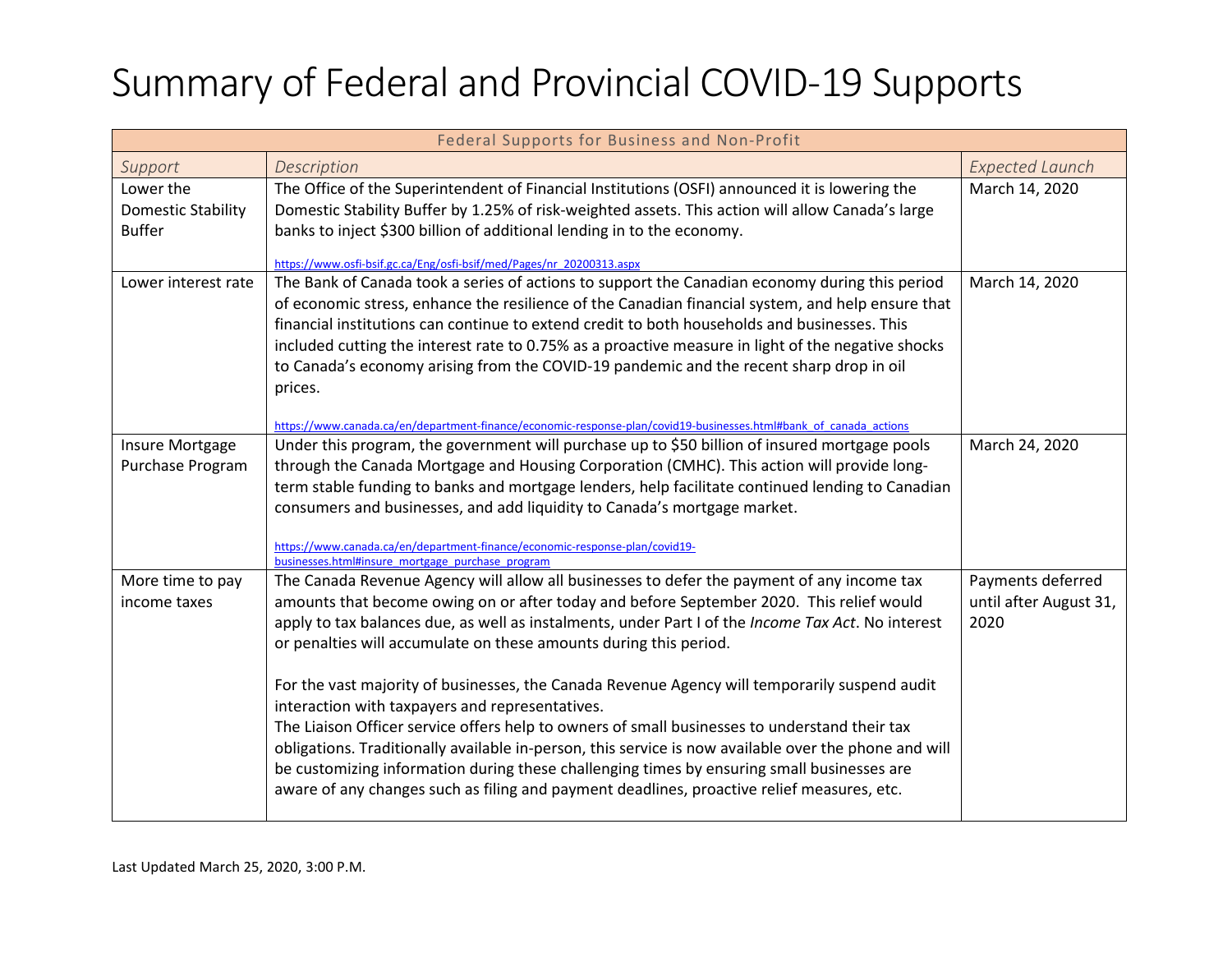| Federal Supports for Business and Non-Profit |                                                                                                                                    |                        |
|----------------------------------------------|------------------------------------------------------------------------------------------------------------------------------------|------------------------|
| Support                                      | Description                                                                                                                        | <b>Expected Launch</b> |
|                                              | https://www.canada.ca/en/department-finance/economic-response-plan/covid19-<br>businesses.html#more time to pay their income taxes |                        |
|                                              |                                                                                                                                    |                        |
|                                              |                                                                                                                                    |                        |

| Provincial Supports for Business and Non-Profit |                                                                                                                                        |                        |  |
|-------------------------------------------------|----------------------------------------------------------------------------------------------------------------------------------------|------------------------|--|
| Support                                         | Description                                                                                                                            | <b>Expected Launch</b> |  |
| Deferred tax                                    | BC is extending filing and payment deadlines for the following taxes:                                                                  | Payments deferred      |  |
| payments for                                    | Employer health tax<br>$\bullet$                                                                                                       | until September 30,    |  |
| businesses                                      | Provincial sales tax (including municipal and regional district tax on short-term<br>accommodation)                                    | 2020                   |  |
|                                                 | Carbon tax                                                                                                                             |                        |  |
|                                                 | Motor fuel tax                                                                                                                         |                        |  |
|                                                 | Tobacco tax                                                                                                                            |                        |  |
|                                                 |                                                                                                                                        |                        |  |
|                                                 | https://www2.gov.bc.ca/gov/content/taxes/tax-changes/covid-19-tax-changes                                                              |                        |  |
| Delayed Budget                                  | The following tax changes announced in Budget 2020 are postponed:                                                                      | Delayed until further  |  |
| 2020 tax changes                                | Eliminating the PST exemption for carbonated beverages that contain sugar, natural<br>$\bullet$<br>sweeteners or artificial sweeteners | notice                 |  |
|                                                 | Expanded registration requirements for Canadian sellers of goods, along with Canadian                                                  |                        |  |
|                                                 | and foreign sellers of software and telecommunication services                                                                         |                        |  |
|                                                 | https://www2.gov.bc.ca/gov/content/taxes/tax-changes/covid-19-tax-changes                                                              |                        |  |
| Delayed Carbon                                  | Carbon tax rates will remain at their current levels until further notice. The tax measure                                             | Delayed until further  |  |
| Tax increase                                    | announced in Budget 2020 aligning the carbon tax rates with the federal carbon pricing backstop                                        | notice                 |  |
|                                                 | is also postponed until further notice.                                                                                                |                        |  |
|                                                 |                                                                                                                                        |                        |  |
|                                                 | https://www2.gov.bc.ca/gov/content/taxes/tax-changes/covid-19-tax-changes                                                              |                        |  |